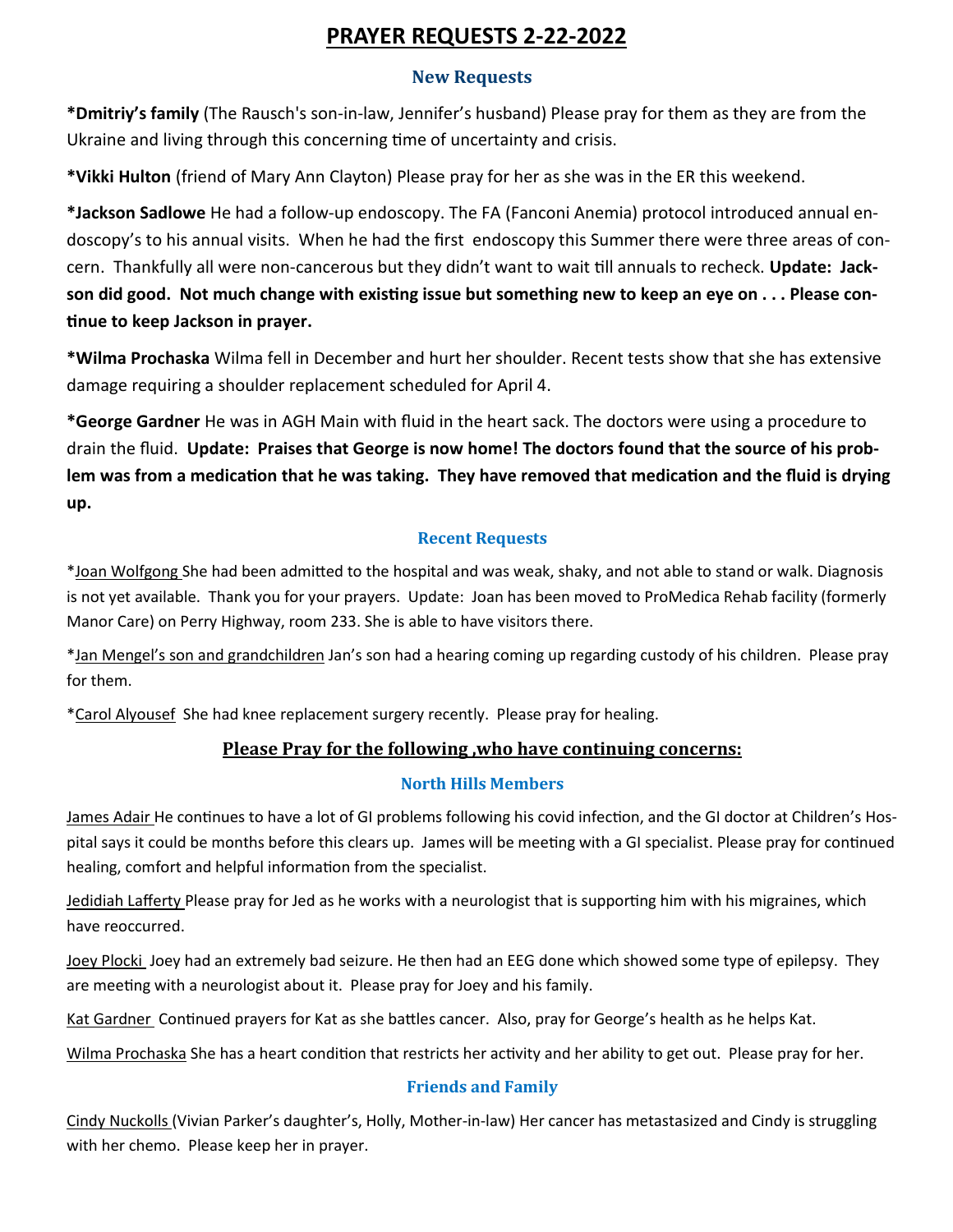Dennis Prochaska (Wilma Prochaska's nephew) Please pray for Dennis's strength and comfort. Also pray for his family. He is diagnosed with ALS (Lou Gehrig's disease). Update: Dennis is now in need of help with his daily activities. His three grown sons, who don't live far and his fiancé are all sharing the responsibility. They are taking it one day at a time. Please pray for strength and peace for all of them.

Drew (Seth Tichenor's good friend's brother) He has been diagnosed with stage 4 pancreatic cancer. He is in his early 40s and is receiving chemo. Please pray for comfort as he and the family deal with this.

Jenny Lafferty's mom They received disappointing news as the surgeon discovered that there is a broader distribution of cancer in her lung. They stopped the surgery that would have removed part of her lung and will proceed with a recommended systemic treatment based on the DNA sequencing her cancer cells. Please continue to pray for her and her family.

Justin Aikens (Susan Parson's brother) He is in need of a living donor for a liver transplant. Please pray that he is able to find a match/someone willing to donate part of their liver for him very soon.

Karen & 12 year old son (Phyllis Renner's co-worker) Karen's son was diagnosed with Lymphoma and will have to undergo chemotherapy. Please pray for them.

Katelyn Dougan (the Feather's friend) Katelyn was diagnosed with stage 1 breast cancer and has already started chemo. Please keep her and her family in your prayers throughout the next several months of treatment.

Kenny Branson (KC Branson's dad) He was diagnosed with cancer and is receiving treatments. Please pray for his health but more importantly for his spirit and his faith and that he can use this trial to glorify God and reach doctors, nurses and concerned family members with the gospel.

Levi and Lainey Chisholm (Friends of the Steigerwalds) They are 2 year old twins that had a bad accident. Praises that Lainey is coming along! But, Levi is showing signs of severe brain damage. Please pray for healing for both with special prayers of a miracle for Levi.

Louise Craft **(**Amy McCumsey's aunt) Please pray for her as she has colon cancer. Prayers for continued positive health are appreciated.

Millie (Walt Rauch's mom) She has finished her radiation and chemo treatments for throat cancer. She is being encouraged to eat soft foods. A scan will be done in a couple months to see how the tumor has been affected. Please continue to pray for her.

Pam Kos (Tom Kos's sister-in-law) Prayers while she continues her kidney dialyses.

Pat (Jenny Lafferty's aunt) She was diagnosed with a very aggressive lung cancer that has already spread many places in her body. She has less than three months to live without treatment. She, however, is choosing treatment of chemo and radiation. She is in a lot of pain. Please pray for her healing.

The poor and all the sick, including from COVID (from Matthew Lafferty) Please pray for them.

Riley Faith (Phyllis Renner's friend's granddaughter) She is 4 years old and fighting stage 4 cancer.

Robert Wiezorek (Mary Ann Clayton's cousin) He is in his late 60s and was diagnosed with inoperable lung cancer. Please pray for him as he is receiving radical chemotherapy and radiation. After having challenges with his heart as well, he had part of his heart condition stabilized with a cardiovascular procedure and medication. Please continue to pray for him as they continue to treat his conditions. He is also feeling depressed and is physically run down.